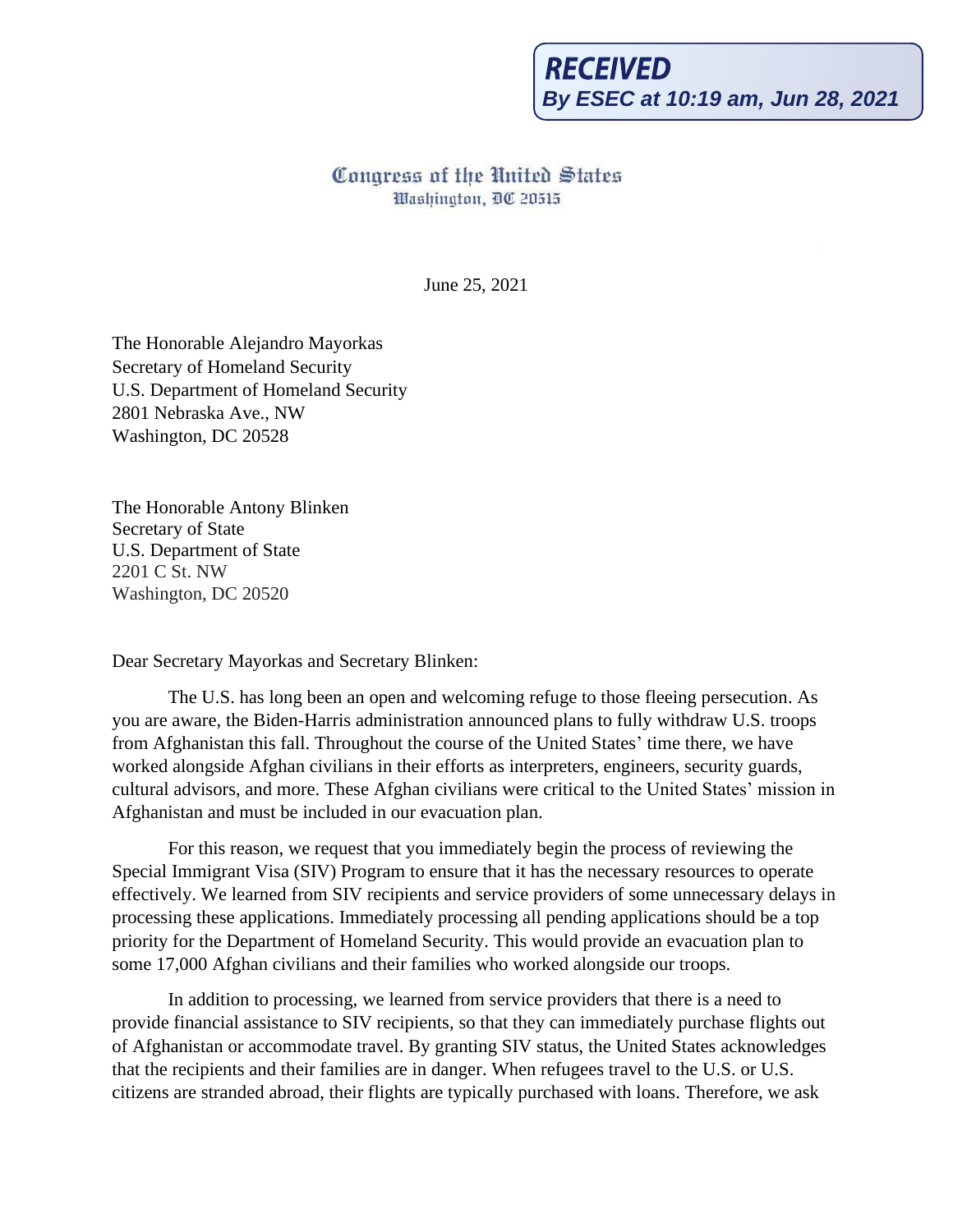that SIV recipients be given access to financial services to promptly ensure their safe evacuation from the country. The time spent waiting to obtain funds to purchase flight tickets or other means of travel can prove deadly, and the United States should not risk the security of these civilians for financial reasons, who have been invaluable to the United States' mission in Afghanistan.

The United States has a proud tradition of standing with our allies. Afghan nationals who worked alongside U.S. troops did so knowing that they and their families would be at risk. As the Biden-Harris administration works to withdraw our brave servicemembers from Afghanistan, we must not forget about those who stood with them in their efforts.

We are grateful for your leadership on this issue, and we welcome the opportunity to work more with you on this matter.

Sincerely,

Spiral quia

Sylvia R. Garcia Dan Crenshaw

Member of Congress Member of Congress

Additional Signatories:

Rep. Tom McClintock

Rep. Bonnie Watson Coleman

Rep. Scott Peters

Rep. Jan Schakowsky

Rep. Thomas R. Suozzi

Rep. Joe Neguse

Rep. Dina Titus

Rep. Rick Larsen

Rep. Val Demings

Rep. Ed Case

Rep. James P. McGovern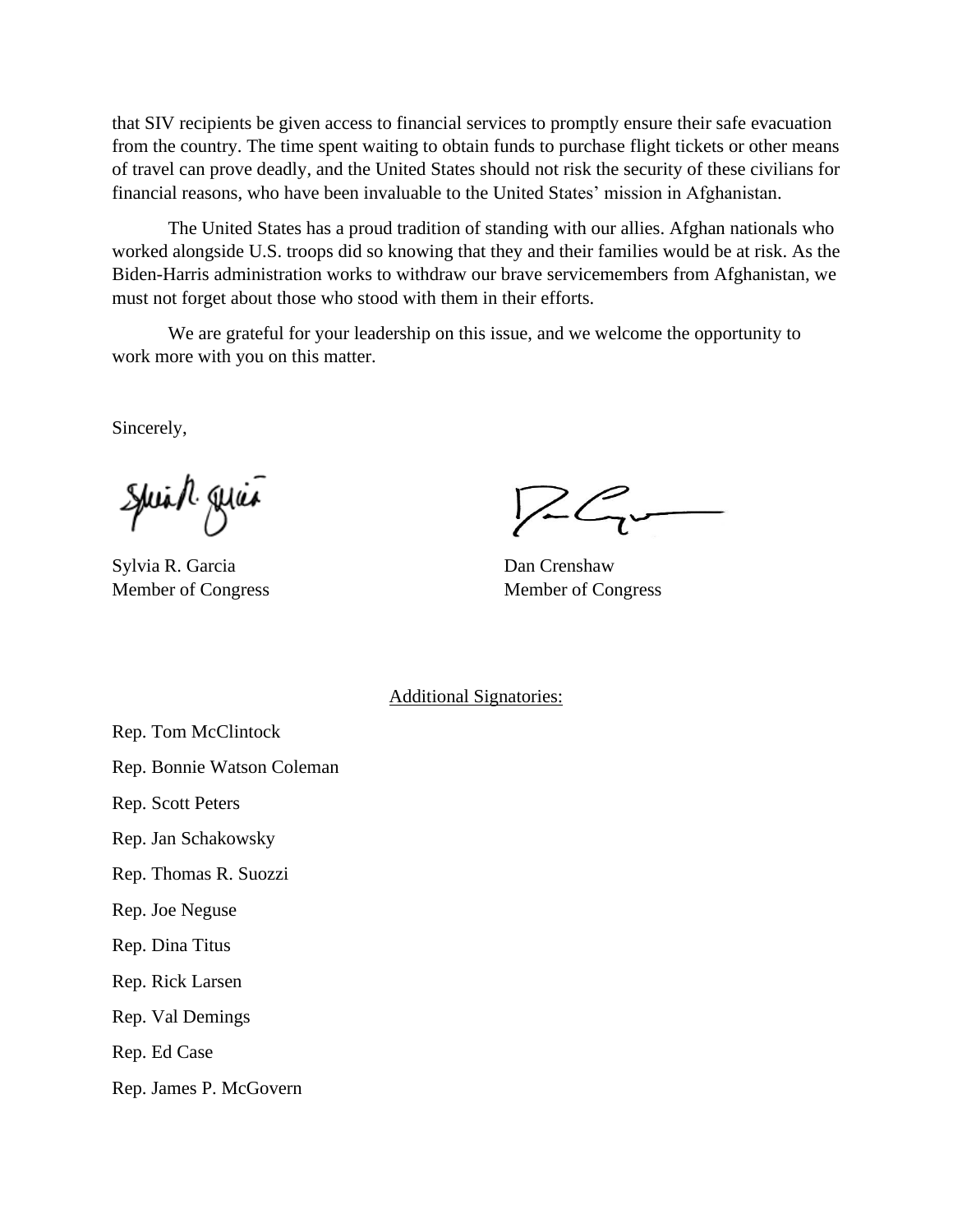Rep. Ro Khanna Rep. Elaine Luria Rep. Mondaire Jones Rep. Diana DeGette Rep. Sharice L. Davids Rep. Eleanor Homes Norton Rep. Joaquin Castro Rep. Emanuel Cleaver, II Rep. Frank Pallone, Jr Rep. David N. Cicilline Rep. Gerald E. Connolly Rep. Brian Mast Rep. Conor Lamb Rep. Julia Brownley Rep. Michael Waltz Rep. Don Young Rep. Colin Allred Rep. Austin Scott Rep. Donald S. Beyer Jr. Rep. Danny K. Davis Rep. Pramila Jayapal Rep. Jamaal Bowman Rep. Bill Pascrell, Jr Rep. Kim Schrier, M.D. Rep. Adriano Espaillat Rep. Susan Wild Rep. Sheila Jackson Lee Rep. Mike Quigley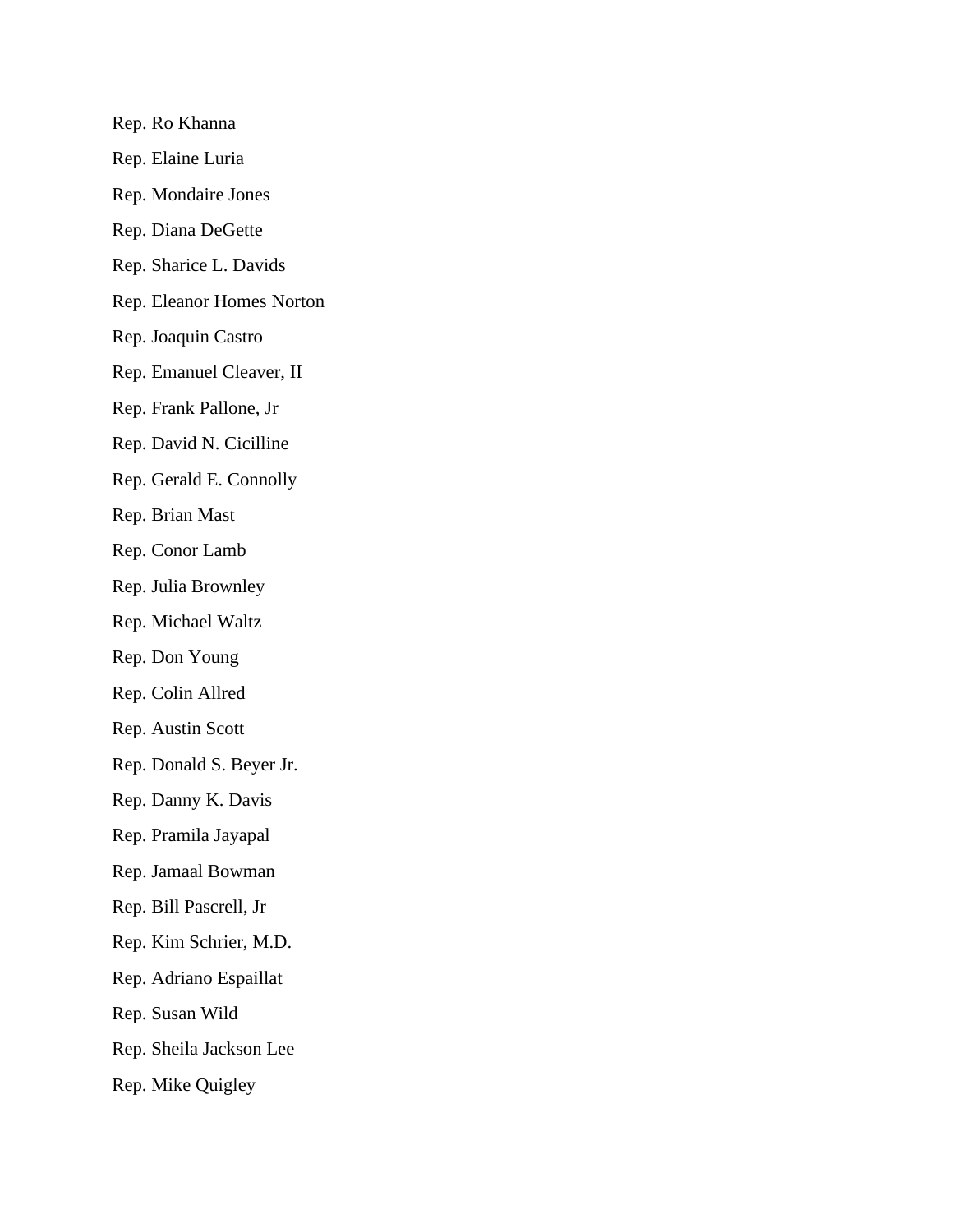Rep. Madeleine Dean Rep. Mike Doyle Rep. Mark Takano Rep. Ted Lieu Rep. Frederica S. Wilson Rep. Jahana Hayes Rep. David E. Price Rep. Jamie Raskin Rep. Mark Pocan Rep. Suzan DelBene Rep. G. K. Butterfield Rep. Greg Murphy, M.D. Rep. Carolyn Bourdeaux Rep. Peter Welch Rep. Lois Frankel Rep. Guy Reschenthaler Rep. Brian Babin, D.D.S. Rep. Sean Patrick Maloney Rep. Al Green Rep. Gus M. Bilirakis Rep. Al Lawson, Jr. Rep. Anthony Gonzalez Rep. Raúl Grijalva Rep. Derek Kilmer Rep. Ritchie Torres Rep. Betty McCollum Rep. Veronica Escobar Rep. Jesús G. "Chuy" García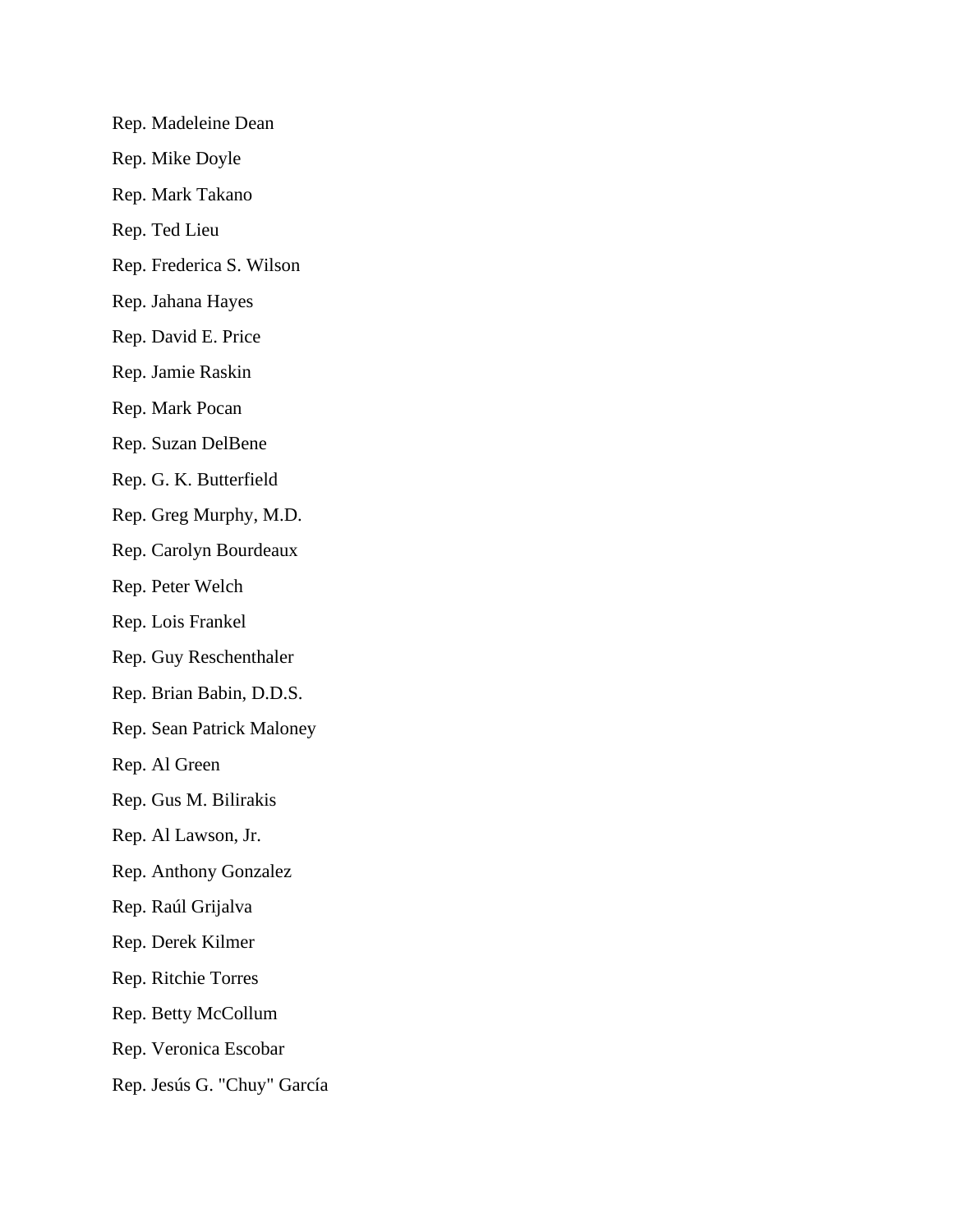Rep. Chellie Pingree Rep. Barbara Lee Rep. Elise Stefanik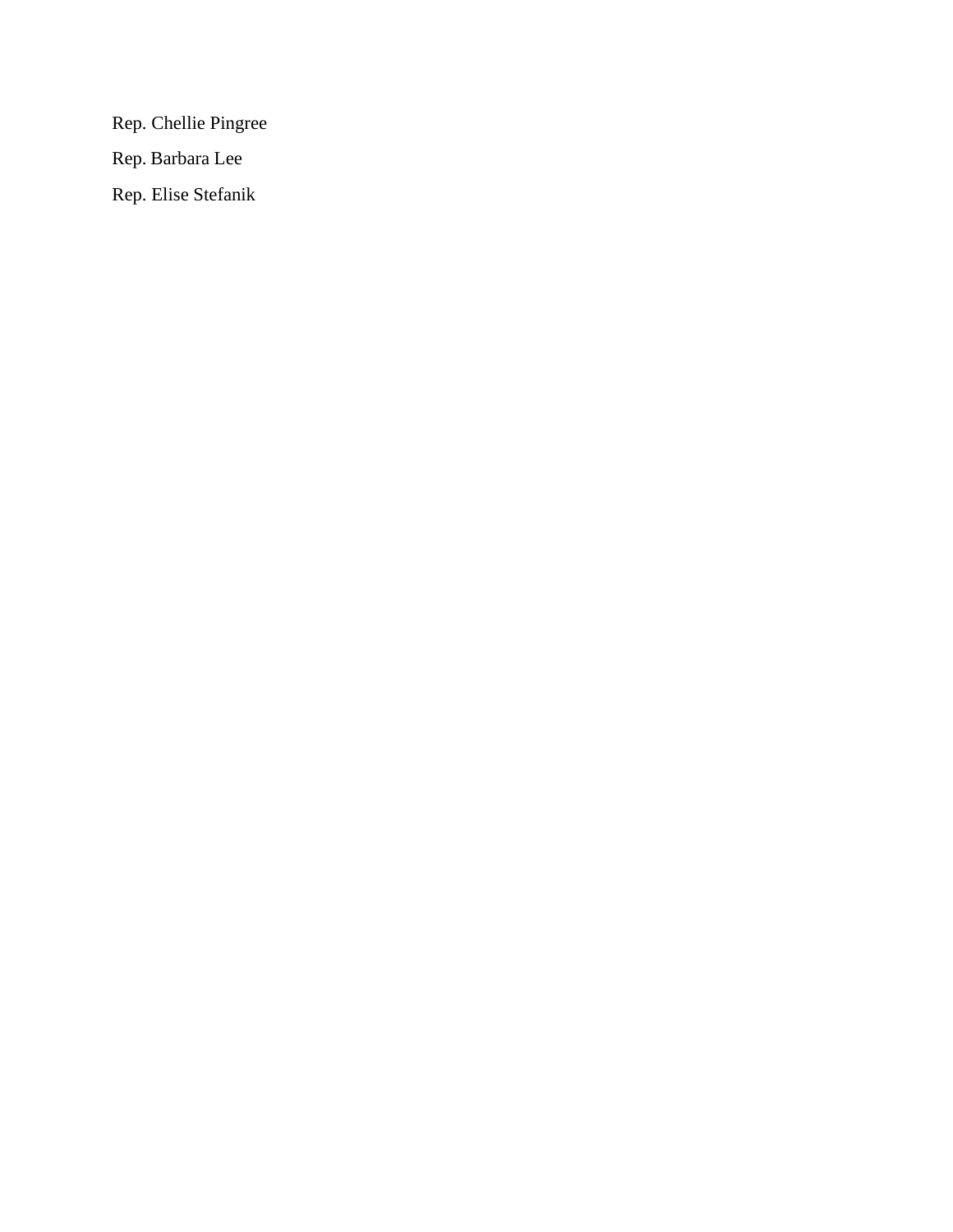U.S. Citizenship and Immigration Services Office of the Director (MS 2000) Camp Springs, MD 20588-0009 U.S. Department of Homeland Security



April 12, 2022

The Honorable Sylvia R. Garcia U.S. House of Representatives Washington, DC 20515

Dear Representative Garcia:

 Thank you for your June 25, 2021 letter requesting that we prioritize the review of Special Immigrant Visa (SIV) applications for Afghan nationals. Secretary Mayorkas asked that I respond on his behalf. I apologize for the delay in responding.

As you are aware, since your letter was received, the U.S. government undertook an evacuation effort which brought tens of thousands of Afghan nationals to safety, including Special Immigrant Visa (SIV) recipients and others who worked alongside us in Afghanistan. On August 29, 2021, President Biden directed the Department of Homeland Security to lead the implementation, alongside our interagency partners, of the whole-of-government and whole-ofsociety effort to resettle our Afghan allies in communities across the United States, known as Operation Allies Welcome (OAW).

As part of OAW, Afghan evacuees, including those who had applied for special immigrant status but had not yet received SIV status prior to arriving in the United States, were granted humanitarian parole on a case-by-case basis after completing a rigorous and multilayered screening and vetting process including national security and criminal records checks. Once paroled by DHS, Afghan nationals are eligible for employment authorization and may be eligible to apply for immigration status. U.S. Citizenship and Immigration Services (USCIS) has deployed a significant number of volunteer staff to various locations across the U.S. to assist with processing Afghan evacuees. USCIS personnel are adjudicating applications for employment authorization, conducting other immigration processing, including adjudications related to SIV status to those who qualify, and providing administrative support, including interpretation services, to expedite processing for immigration status and work authorization. The Departments of State and Health and Human Services are working to facilitate relocation of Afghans granted parole and ensure that those Afghans arriving in American communities have initial support, including short-term emergency health insurance.

To further assist recent Afghan arrivals, USCIS provides information regarding the SIV process, including how to continue the SIV process in the United States. USCIS is streamlining processing of SIV petitions (Form I-360, Petition for Amerasian, Widow(er), or Special Immigrant) for Afghan nationals, as well as applications for adjustment of status to lawful